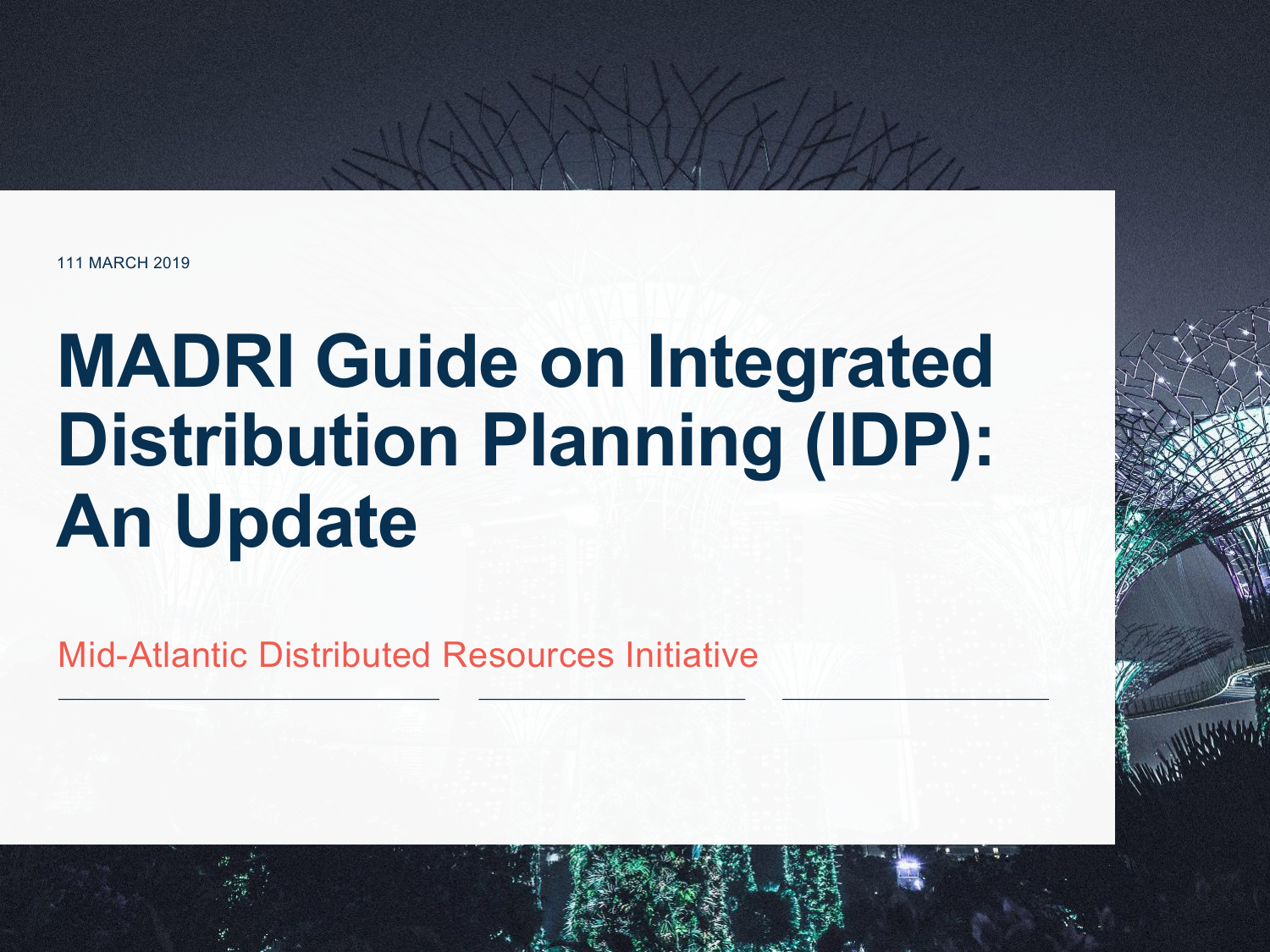# **Completed Steps to Date**

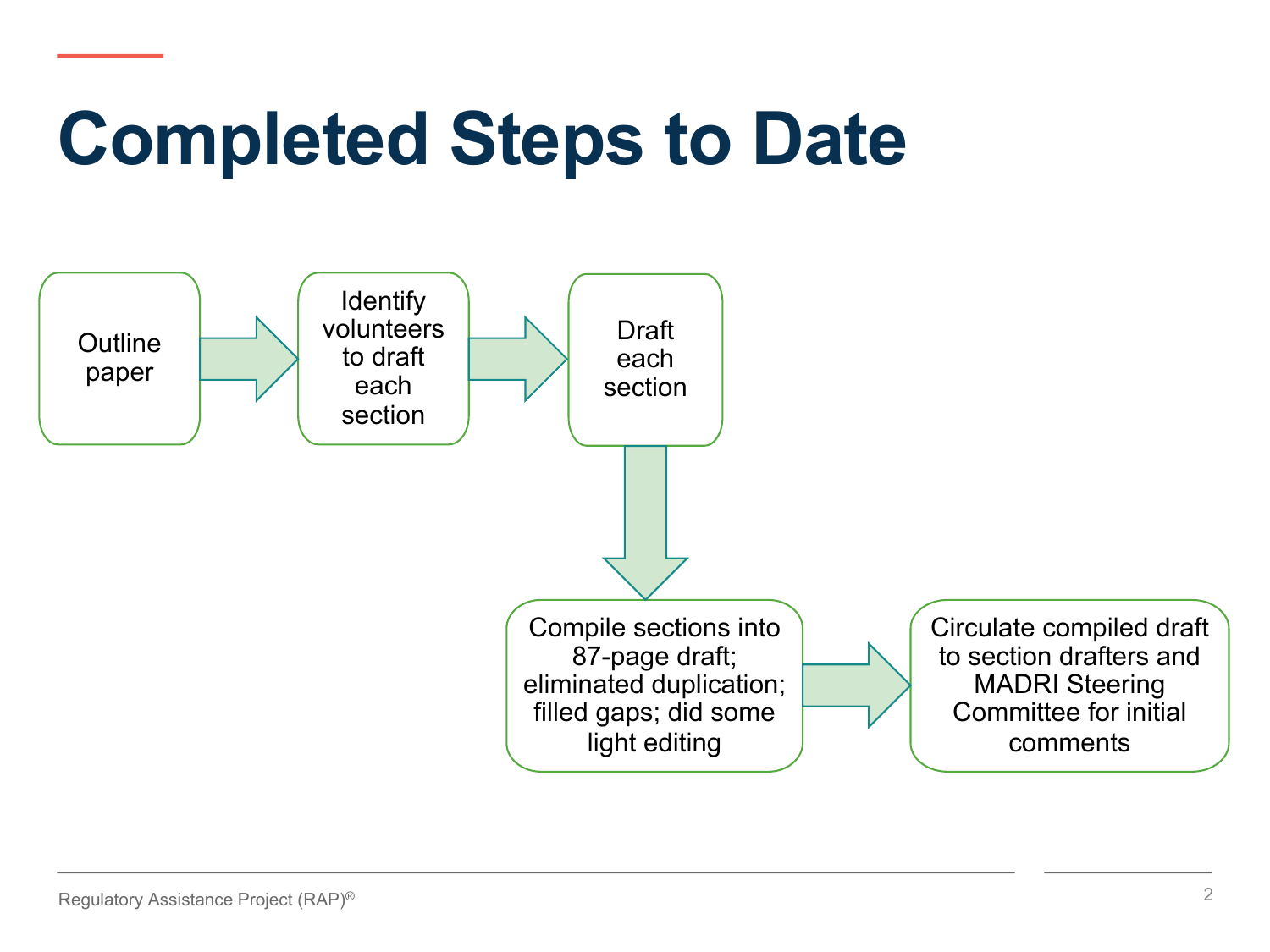## **Proposed Next Steps**

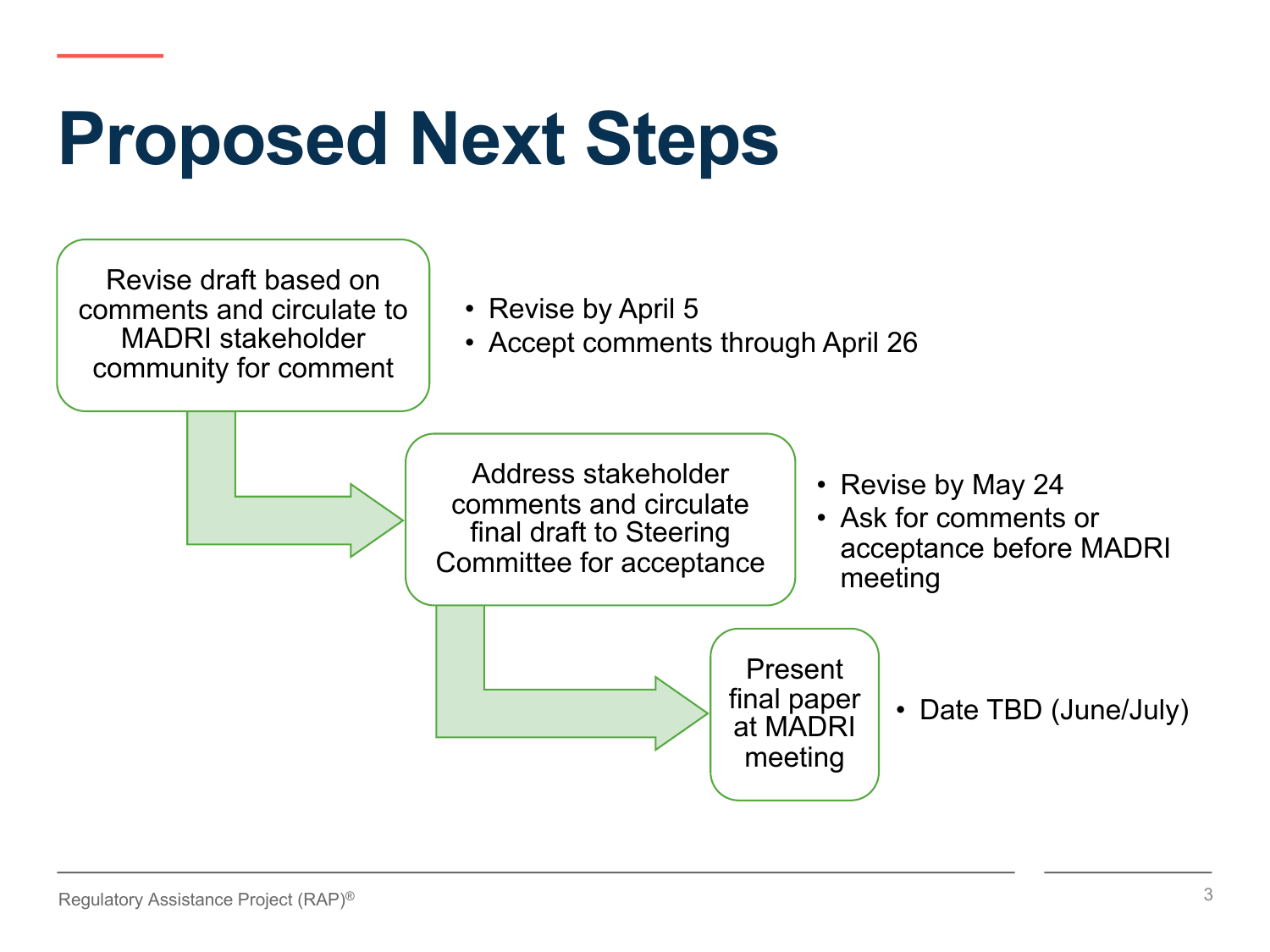# **Volunteer Drafters**

Sara Baldwin Auck (IREC) Dan Cleverdon (DC PSC) Kerinia Cusick (CRI) Hilal Katmale (MES) Molly Knoll (MD PSC) Lori Murphy Lee (PJM) Alex Lopez (Oracle) Jeff Orcutt (Chapman) Bill Steigelmann (retired)

RAP Janine Migden-Ostrander John Shenot Jessica Shipley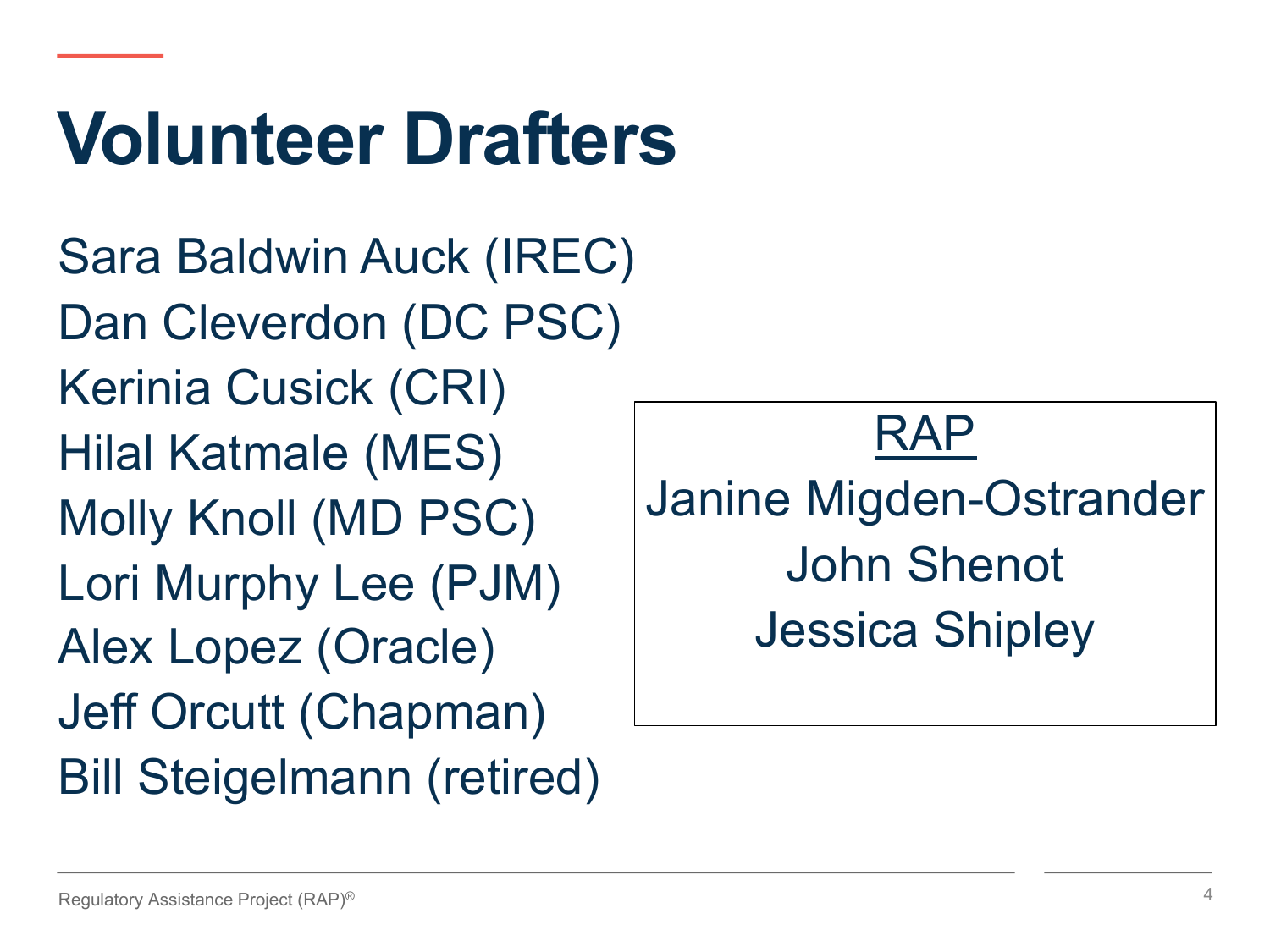# **Paper Outline – High Level**

**Executive Summary**

- **Introduction: Purpose and Scope of This Guidance**
- **II. Establishing a Formal IDP Requirement through Regulatory Action**
- **III. Process for Developing an IDP**
- **IV. Content of an IDP**
- **V. Technical Considerations for Planners**
- **VI. Challenges for Developing and Implementing an IDP**